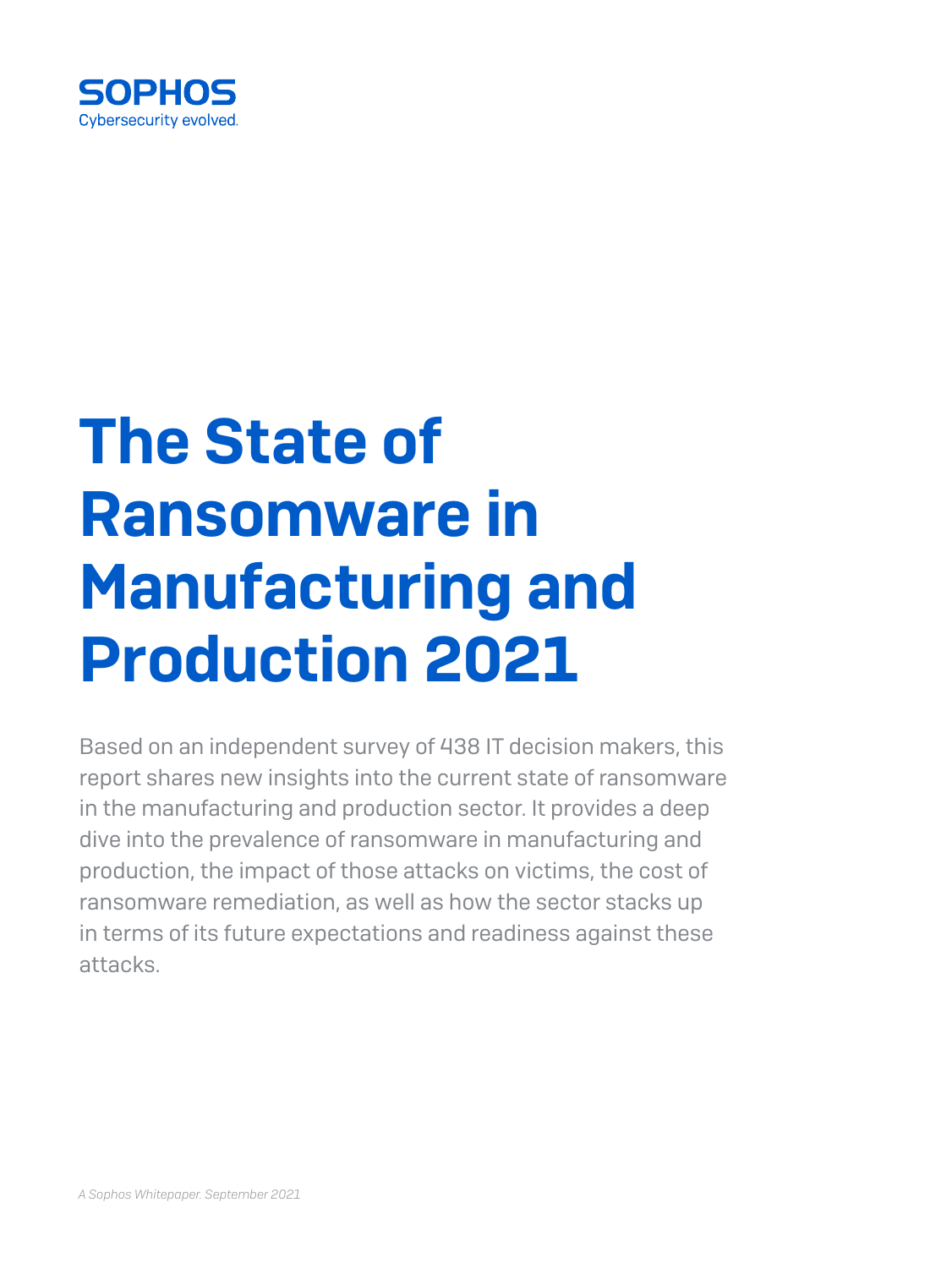# About the survey

Sophos commissioned a global survey of 5,400 IT managers across 30 countries by the independent research house Vanson Bourne. Respondents came from a wide range of sectors, including 438 respondents from the manufacturing and production sector. The survey was conducted in January and February of 2021.

#### How many employees does your organization have globally? [5,400]



#### Within which sector is your organization? [5,400]



50% of the respondents in each country came from organizations with 100 to 1,000 employees, and 50% from organizations with 1,001 to 5,000 employees. The 438 manufacturing and production IT decision makers came from all geographic regions surveyed: the Americas, Europe, the Middle East, Africa, and Asia Pacific.

| <b>Region</b>          | # Respondents |
|------------------------|---------------|
| Americas               | 101           |
| Europe                 | 160           |
| Middle East and Africa | 37            |
| Asia Pacific           | 140           |

*438 IT decision makers in manufacturing and production*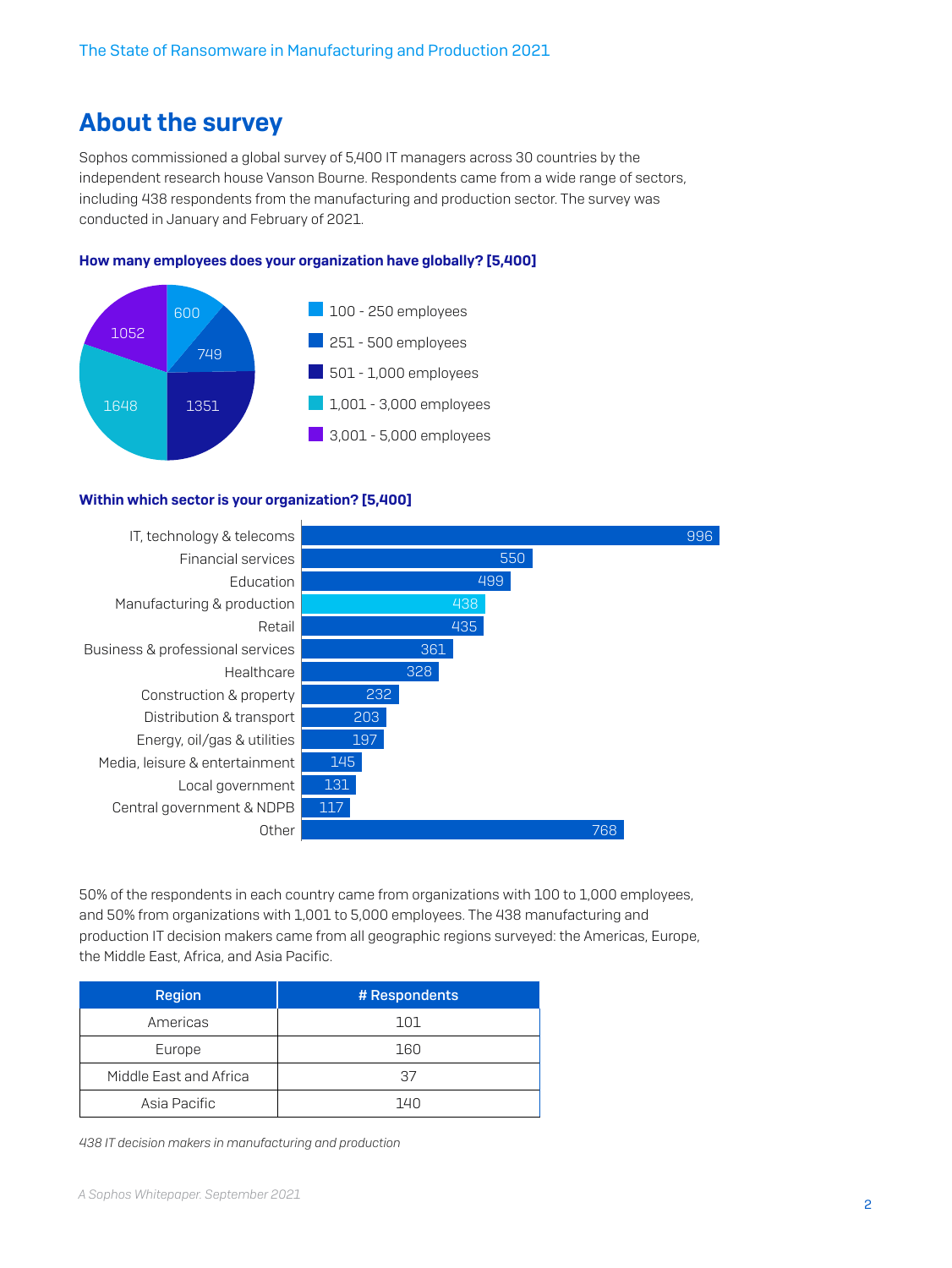# Key findings in manufacturing and production

- $\rightarrow$  36% of manufacturing and production organizations were hit by ransomware in the last year
- ▸ 49% of organizations hit by ransomware said the cybercriminals succeeded in encrypting their data in the most significant attack
- $\rightarrow$  19% of those whose data was encrypted paid the ransom to get their data back in the most significant ransomware attack – the lowest payment rate of all sectors
- ▶ 68% of those whose data was encrypted used backups to restore data
- $\rightarrow$  55% of data was restored, on average, after paying the ransom, leaving nearly half inaccessible (based on the experiences of 15 respondents)
- $\rightarrow$  89% of manufacturing and production organizations have a malware incident recovery plan
- $\rightarrow$  The average bill for rectifying a ransomware attack in the manufacturing and production sector, considering downtime, people time, device cost, network cost, lost opportunity, ransom paid, and more, was US\$1.52 million

While manufacturing and production experienced an average level of ransomware attacks last year with 36% of organizations hit vs. the global average of 37%, it is the sector that has the highest expectation of experiencing a ransomware attack in the future. Almost half (49%) of the respondents were not hit last year but expect to be hit in the years ahead. This high level of anticipation is driven by awareness of the growing sophistication and prevalence of ransomware: 60% reported that attacks are getting increasingly hard to stop due to their sophistication and 46% stated that ransomware is so prevalent it is inevitable they will get hit.

This sector is by far the most resilient in the face of ransomware. Manufacturing and production was least likely to pay the ransom of all sectors surveyed, with only one in five (19%) organizations whose data was encrypted paying the ransom to get their data back. This is likely thanks to the sector's very high ability to restore data from backups: two thirds (68%) of ransomware victims used backups to restore encrypted data, the highest rate of all sectors. It appears that manufacturing and production are reaping the benefits of having short- and longterm retention of data as required by many government regulations like the GDPR and SOCs, and mandates from the SEC, FDA, and EPA. Given that manufacturing and production organizations that paid the ransom got back just 55% of their data on average, the sector is wise to focus on backups as their primary recovery method.

Manufacturing and production experiences an above-average level of extortion-style attacks where the ransomware operators don't encrypt files but threaten to leak stolen information online if a ransom demand isn't paid, with almost one in ten (9%) organizations hit by ransomware experiencing an extortion-only attack. Cybercriminals are well aware that most manufacturers hold valuable data, such as intellectual property and trade secrets, and they use the threat of selling this data to coerce their victims to pay up. Secondly, this sector's very high ability to restore data from backups is forcing adversaries to move to other approaches that don't rely on the encryption of data.

When it comes to the actual ransoms paid, manufacturing and production comes in below average with an average payment of US\$147,917 compared to the cross-sector average of US\$170,404 (Note: manufacturing and production has a low response base number, so the figure is not statistically significant.)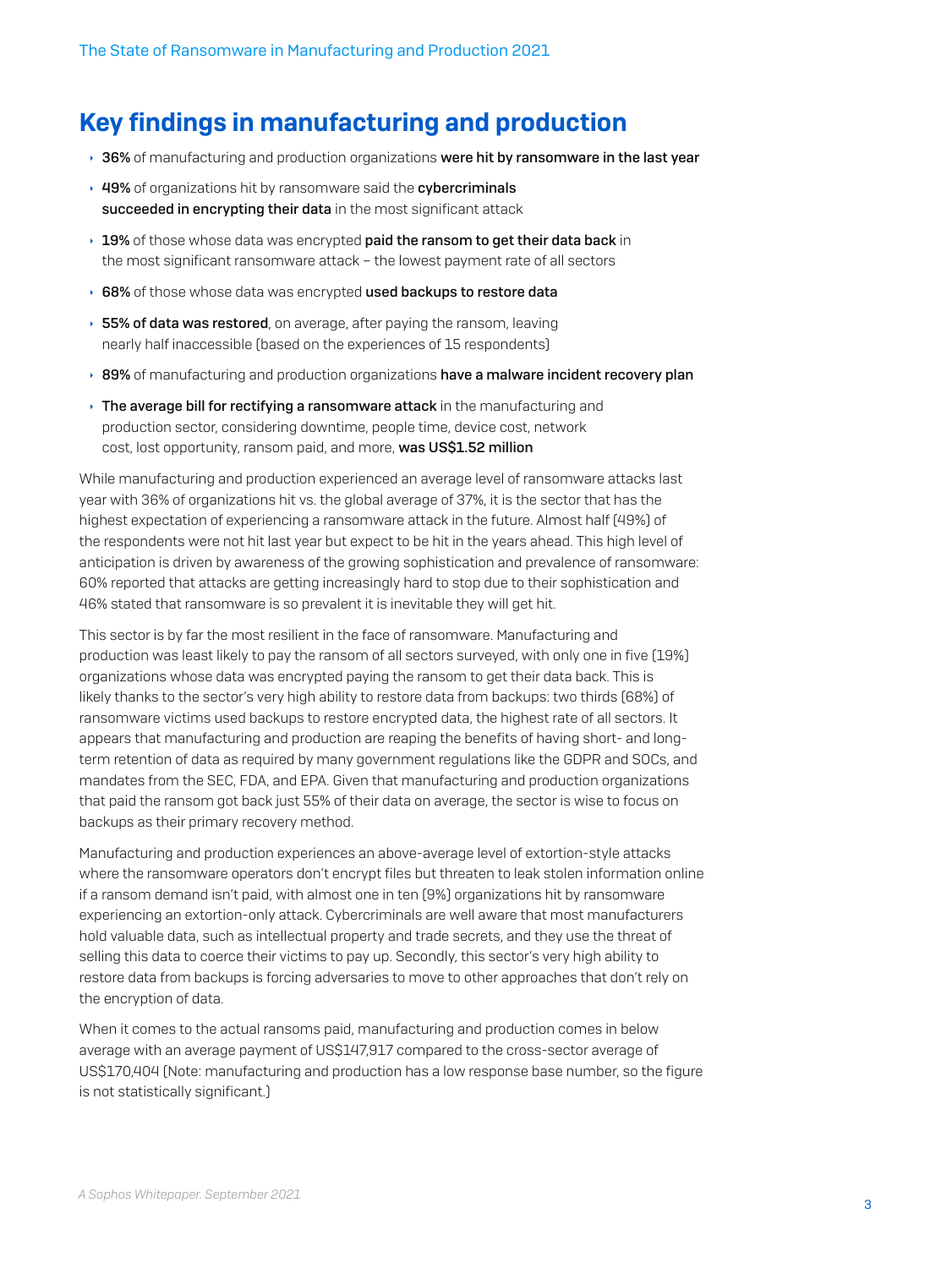The overall ransomware recovery cost for manufacturing and production is more than a quarter of a million dollars lower than the global average: US\$1.52 million vs. US\$1.85 million average. This lower overall cost is likely thanks to this sector's strong ability to restore encrypted data using backups without relying on ransom payments to get their data back. That said, \$1.52 million is still a very high cost and one that will have a major impact on all organizations. Factors that likely contribute to these recovery cost are high spending on remediation measures to keep operations running at all costs, as well as the high costs of reputational damage and regulatory fines that impact this sector.

IT teams in manufacturing and production were severely affected by the challenges of 2020. This sector was the least likely to experience a decrease in cybersecurity workload over 2020: just 7% said their cyber workload had decreased, vs. a global average of 13%. It also had the fewest respondents who saw improved response time to IT cases – just 15% said response time to IT cases decreased over 2020, vs. a global average of 20%. As the world went into lockdown, this sector was forced to rapidly move to remote management of production facilities. Organizations faced the challenge of maintaining production output which has traditionally required significant human hands-on involvement. They also needed to work with a highly-impacted supply chain, with shortages of goods regularly hitting the headlines in the first months of the pandemic. The silver lining is that cyber skills also increased, with 71% of respondents saying their team's ability to further develop cybersecurity knowledge and skills increased over 2020.

Manufacturing and production organizations should continue to invest in backups and their disaster recovery efforts to minimize the impact of an attack. They should also look to extend their anti-ransomware defenses by combining technology with human-led threat hunting to neutralize today's advanced human-led attacks.

# The prevalence of ransomware in manufacturing and production

#### Manufacturing and production hit by ransomware last year

Of the 438 manufacturing and production respondents that were surveyed, 36% were hit by ransomware in the last year, defined as multiple computers being impacted by a ransomware attack, but not necessarily encrypted.



*In the last year, has your organization been hit by ransomware? [438 manufacturing and production respondents]*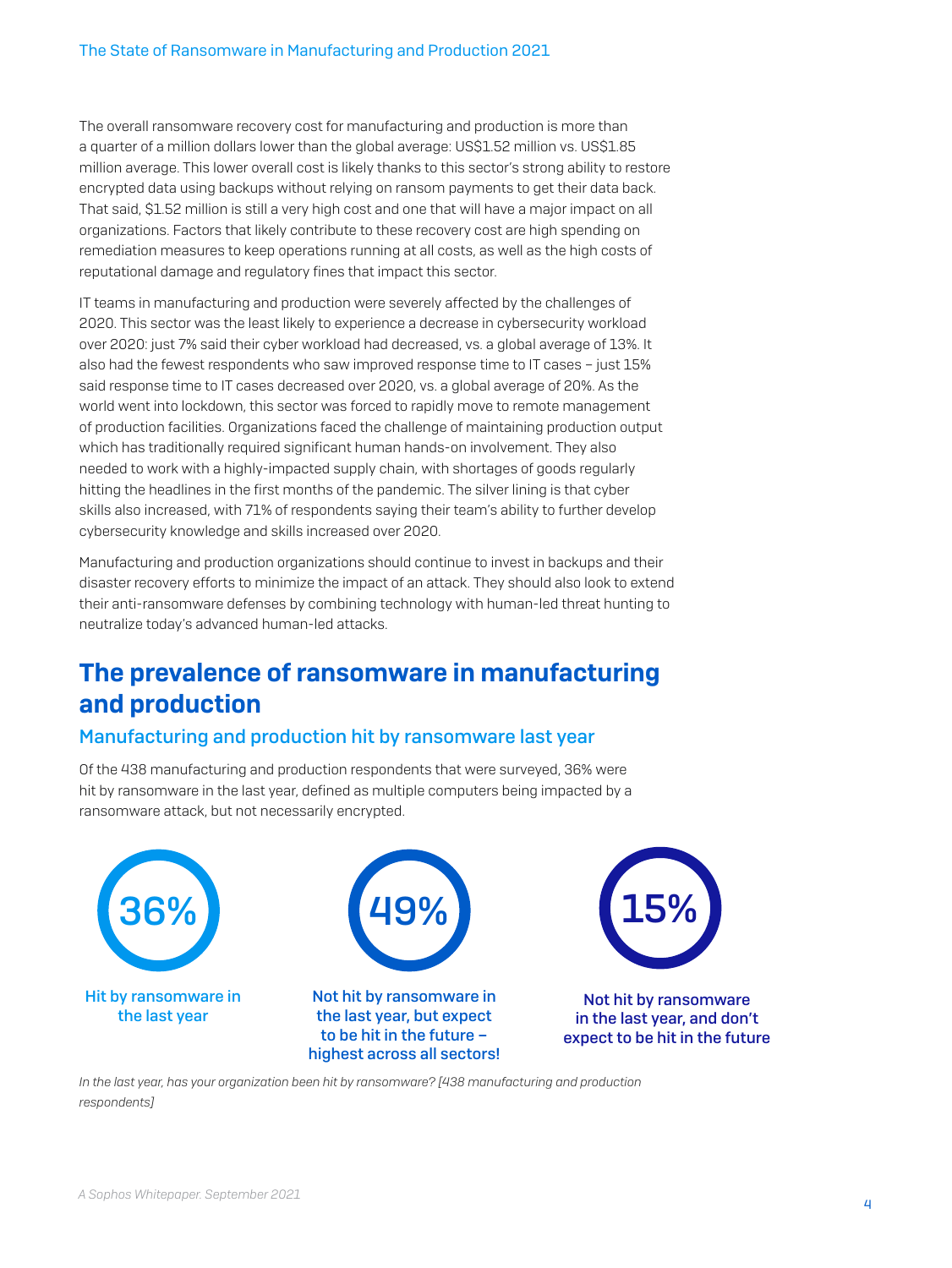While they didn't experience an attack in the past year, 49% said they expected to be hit by ransomware in the future, which is the highest across all sectors surveyed. As we will see later in this report, this high level of anticipation to be hit in the future is driven by their awareness of the growing sophistication and prevalence of ransomware. At the same time, 15% were confident that they are safe from future attacks.

We'll dive deeper into the reasons behind expecting to be hit in the future as well as what gives others confidence in the face of future attacks later in the report.

#### Sector with the highest expectation of being hit by ransomware in the future

The number of **manufacturing and production** organizations that reported being hit by ransomware (36%) was slightly less than the cross-sector global average (37%). Retail and education experienced the highest level of ransomware attacks with 44% of respondents in these sectors reporting being hit.

#### % respondents hit by ransomware in the last year



*In the last year, has your organization been hit by ransomware? Yes [base numbers in chart] omitting some answer options, split by sector*

Globally across all sectors, the percentage of organizations hit by ransomware in the last year has dropped considerably from last year, when 51% admitted being hit. While the drop is welcome news, it's likely due in part to evolving attacker behaviors observed by SophosLabs and the Sophos Managed Threat Response team. For instance, many attackers have moved from larger scale, generic, automated attacks to more targeted attacks that include human-operated, handson-keyboard hacking. While the overall number of attacks is lower, our experience shows that the potential for damage from these targeted attacks is much higher.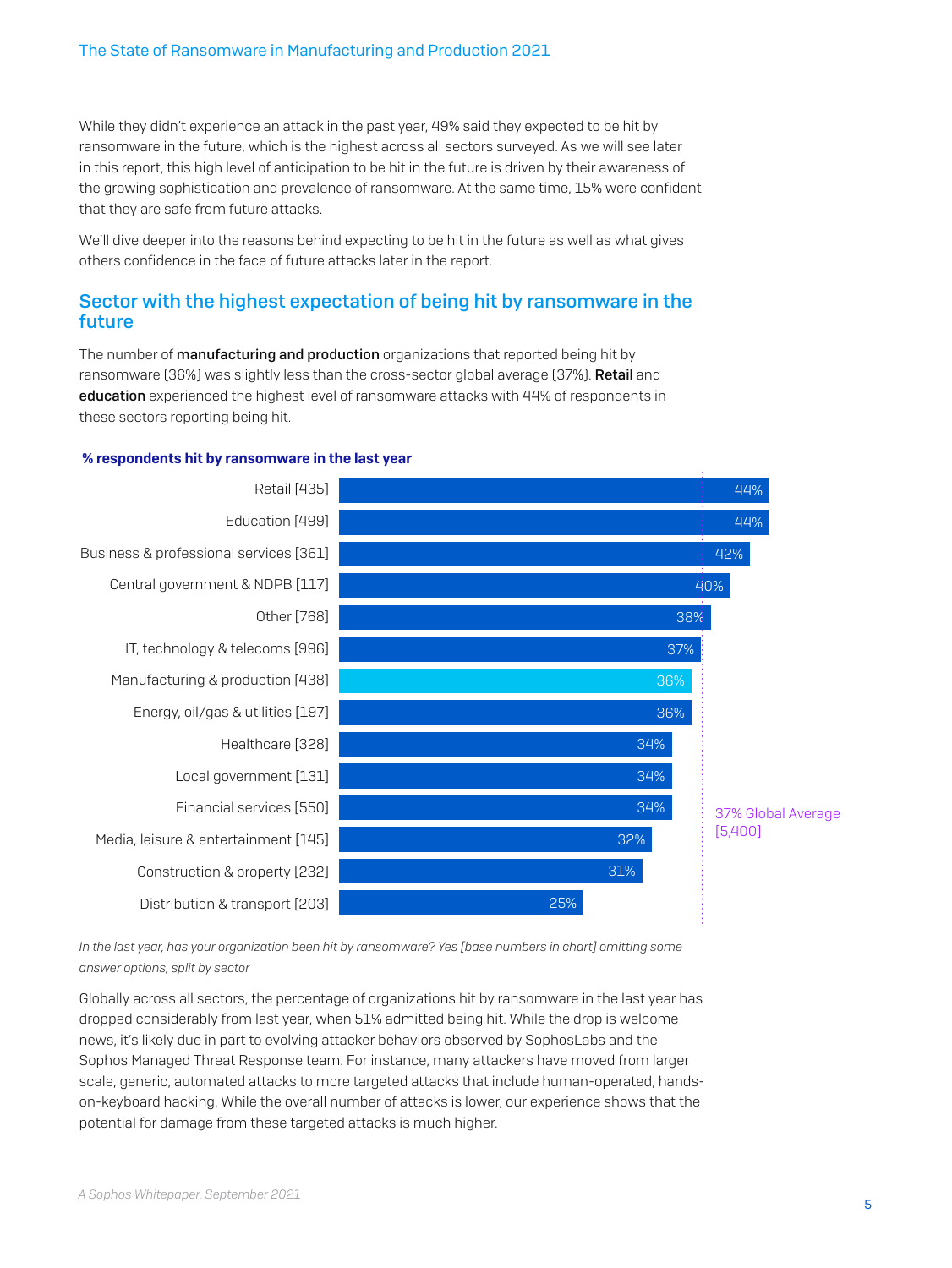# The impact of ransomware

#### Ability of manufacturing and production to stop data encryption

We asked respondents whose organization had been hit by ransomware in the last year whether the cybercriminals succeeded in encrypting their data. 49% of manufacturing and production respondents said yes, which is lower than the global average of 54%.



Cybercriminals succeeded in encrypting data

The attack was stopped before the data could be encrypted

The data was not encrypted but the organization was held to ransom

*Did the cybercriminals succeed in encrypting your organization's data in the most significant ransomware attack? [2006 /158 manufacturing and production organizations that have been hit by ransomware in the last year]*

While manufacturing and production was more successful at stopping encryption than the global average (42% of attacks were stopped vs. an average of 39%) this sector was vulnerable to a small but growing new trend: extortion-only attacks, where the ransomware operators don't encrypt files but rather threaten to leak stolen information online if a ransom demand isn't paid. In fact, 9% of manufacturing and production organizations that were hit by ransomware experienced an extortion attack. It is likely that cybercriminals are well aware of the valuable data, such as intellectual property and trade secrets, most manufacturers hold and they use the threat of selling this data to coerce their victims to pay up. Another likely reason is (as we will see later) this sector's very high ability to restore data from backups that pushes adversaries to move to other approaches that don't rely on the encryption of data.

SophosLabs has seen an increase in this style of attack over the last year. They require less effort on the part of the attackers as no encryption or decryption is needed and adversaries often leverage the punitive fines for data breaches in their demands in a further effort to make victims pay up.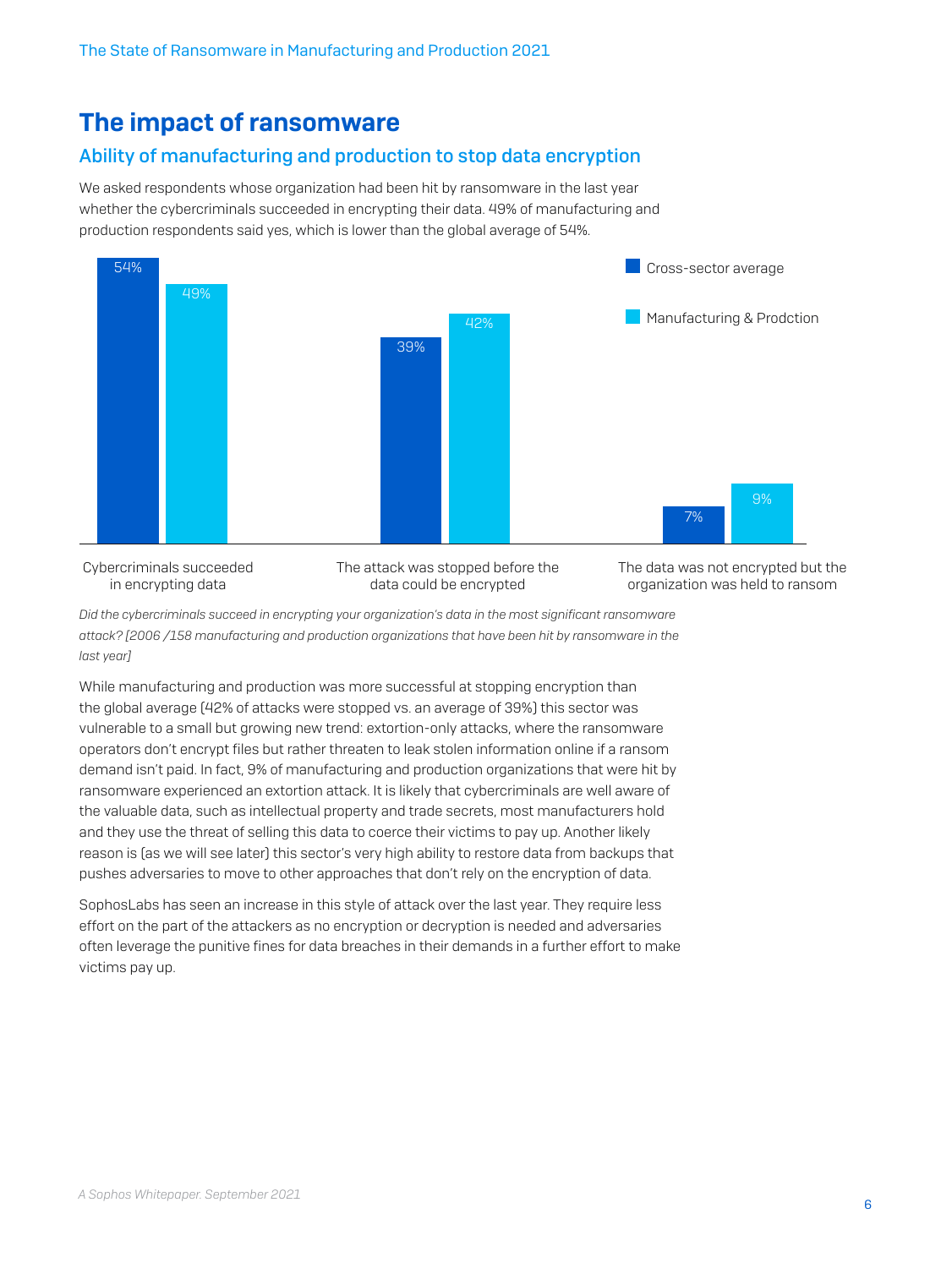#### Lowest propensity to pay the ransom

The survey revealed that manufacturing and production organizations had the lowest propensity to pay the ransom of all the sectors surveyed. Just one in five (19%) manufacturing and production organizations whose data was encrypted submitted to the ransom demand, compared to a global average of 32%. A likely reason for this, as we will see shortly, is the sector's impressive ability to restore the encrypted data using backups, which is the highest across all sectors.

#### % that paid the ransom to get their data back



*Did your organization get the data back in the most significant ransomware attack? Yes, we paid the ransom [base numbers in chart] organizations where the cybercriminals succeeded in encrypting their data in the most significant ransomware attack, omitting some answer options, split by sector*

Across sectors, energy, oil/gas, and utilities were most likely to pay the ransom, with 43% submitting to the ransom demand. This sector typically has a lot of legacy infrastructure that cannot be easily updated, so victims may feel compelled to pay the ransom to enable continuation of services.

Local government reports the second-highest level of ransom payments (42%). This is also the sector most likely to have its data encrypted. It may well be that the propensity of local government organizations to pay up is driving attackers to focus their more complex and effective attacks on this audience.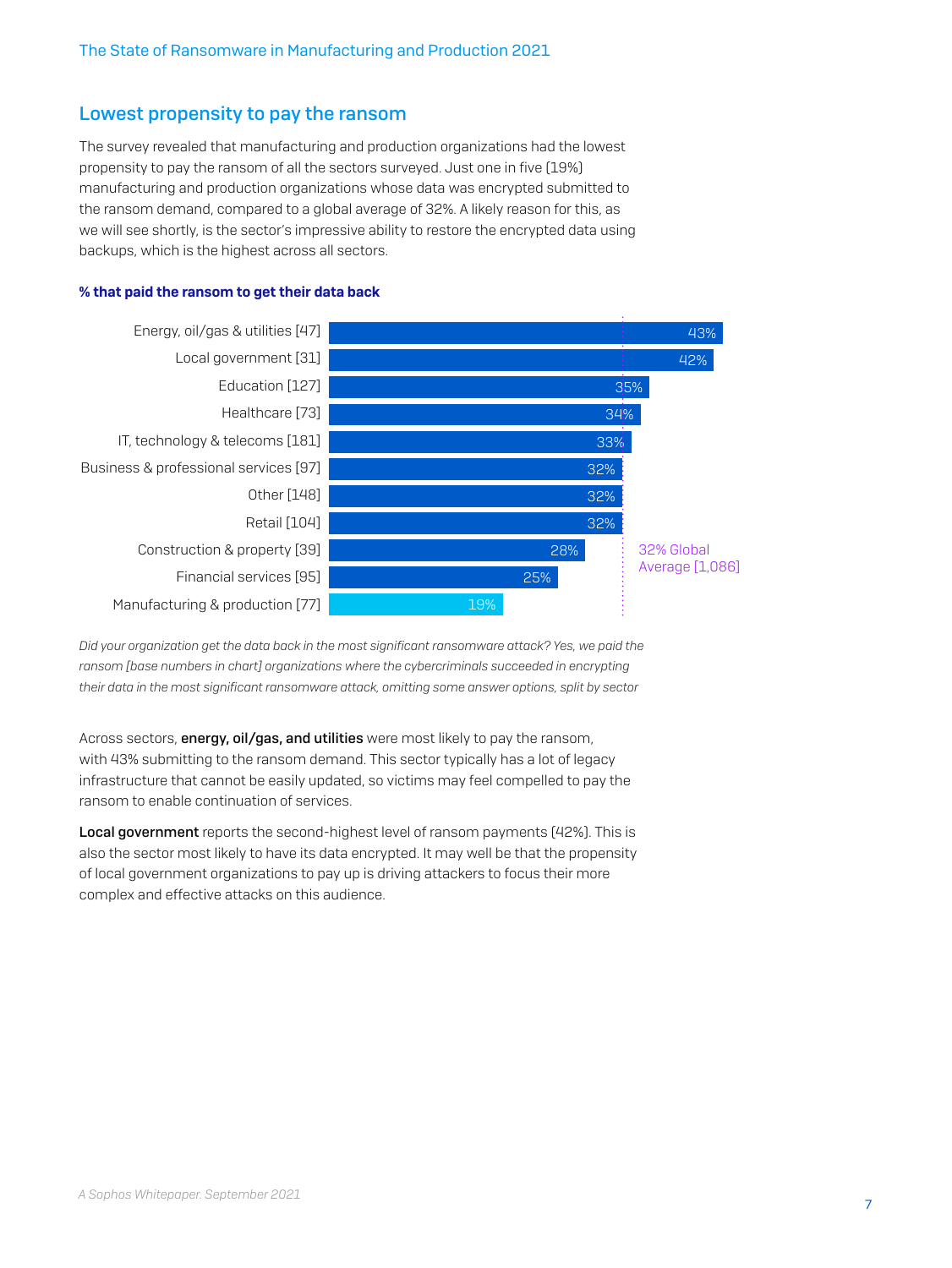#### Ability to restore data using backups

When we compare this chart with the previous one, the correlation between ability to restore data from backups and propensity to pay the ransom is clearly visible, with those sectors most able to use backups also the least likely to pay up.

#### % that used backups to restore encrypted data



*Did your organization get the data back in the most significant ransomware attack? Yes, we used backups to restore the data [base numbers in chart] organizations where the cybercriminals succeeded in encrypting their data in the most significant ransomware attack, omitting some answer options, split by sector*

Manufacturing and production respondents (68%) were the most able to restore encrypted data using backups. This is likely because manufacturing and production organizations require a near-continuous availability of operations, infrastructure, and data to meet the complexities of operating in a global and regulated economy. Industry best practices; government regulations like SOCs, ISO 27001, GDPR; and mandates from the Securities and Exchange Commission (SEC), Food and Drug Administration (FDA), and Environmental Protection Agency (EPA), require the short- and long-term retention of data. Creating backups and practicing restoring data from them will be an integral part of any good plan for this sector.

#### 91% got their encrypted data back



*Did your organization get the data back in the most significant ransomware attack? [77] manufacturing and production organizations whre the cybercriminals scceeded in encrypting their data in the most significant ransomware attack.*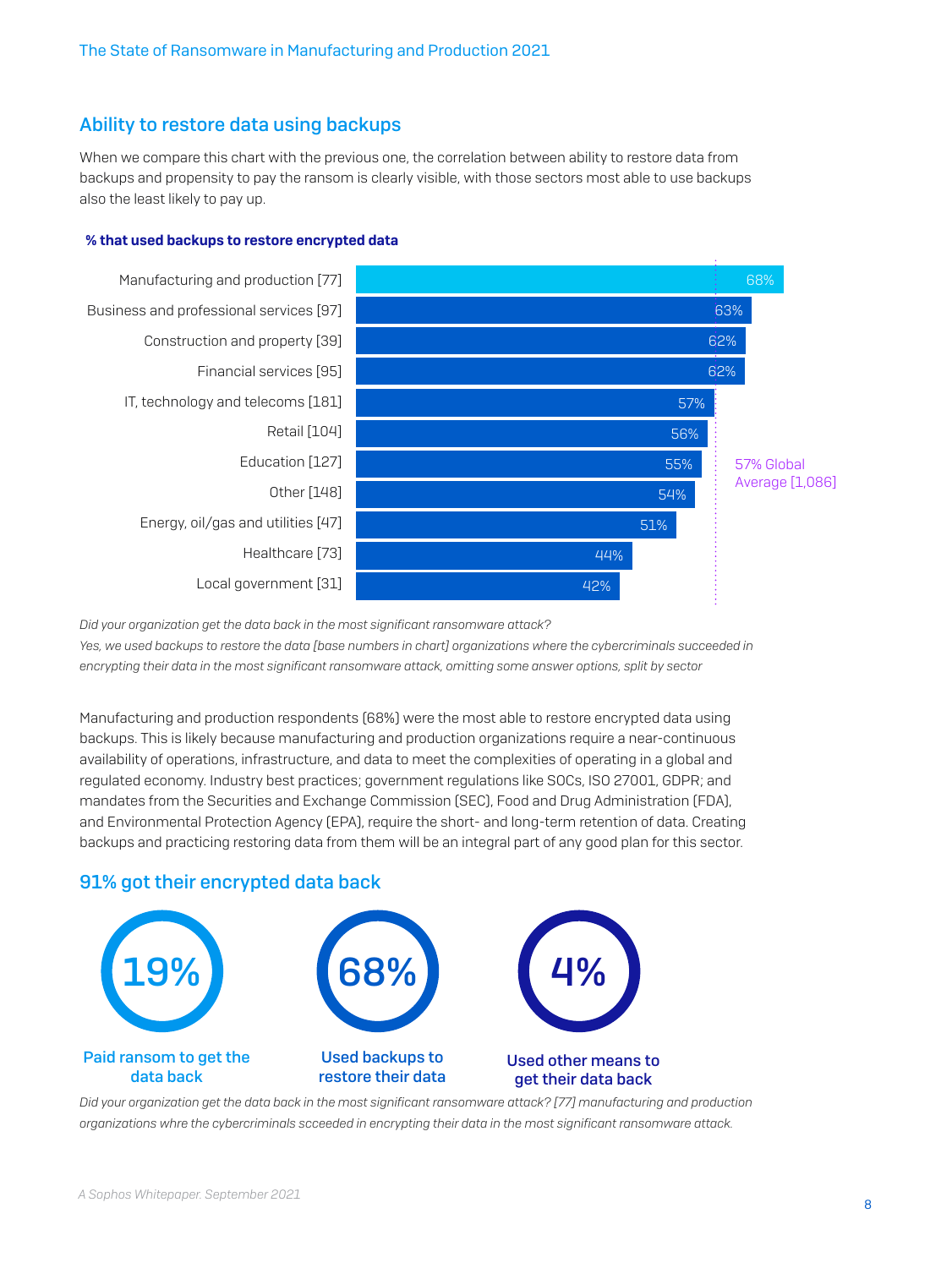The good news for manufacturing and production organizations is that 91% of those whose data was encrypted got it back. As we've seen, 19% paid the ransom, 68% used backups, and 4% used other means to get their data back.

#### Paying the ransom only gets you some of your data

Those who paid the ransom, however, didn't get all their data back. What attackers omit to say when issuing ransom demands is that even if you pay, your chances of getting all your data back are slim.



*Average amount of data organizations got back in the most significant ransomware attack. [344/15] organizations that paid the ransom to get their data back*

The base number of respondents in manufacturing and production sector is not high enough to draw robust conclusions. However, anecdotally, manufacturing and production respondents reported getting back on average just 55% of their data after paying the ransom, leaving nearly half of the data inaccessible. This is considerably less than the global average of 65% of data restored.

It is likely that the partial decryption of data is not a deliberate ploy by the attackers, but rather a reflection that adversaries focus more time and effort on developing strong encryption tools than their decryption counterparts.





#### Got ALL their data back Got half or less of their data back

*Amount of data organizations got back in the most significant ransomware attack. [15] manufacturing and production organizations that paid the ransom to get their data back*

Further emphasizing this point, just 7% of manufacturing and production organizations that paid the ransom got back all their data, and 40% got back half or less of their data. Clearly paying up doesn't pay off. Again, the manufacturing and production base number is low so should be considered indicative only.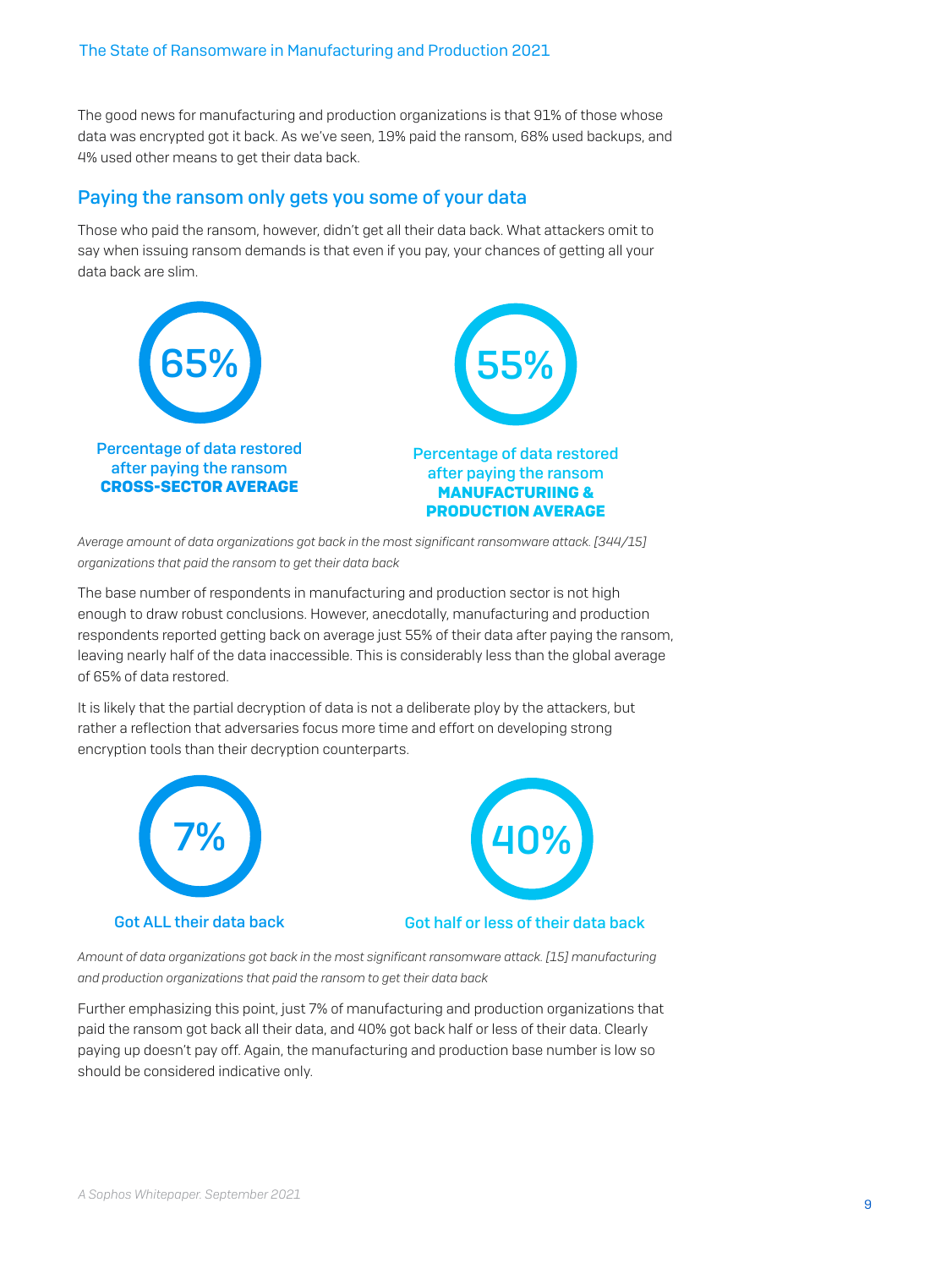# The cost of ransomware

#### Revealed: the ransom payments

Of the 357 respondents across sectors who reported that their organization paid the ransom, 282 also shared the exact amount paid.

\$ 170,404

Average GLOBAL ransom payment

# \$ 147,917

Average MANUFACTURING and PRODUCTION ransom payment

*How much was the ransom payment your organization paid in the most significant ransomware attack? [282/12] organizations that paid the ransom to get their data back Note: Manufacturing and Production sector has a low response base.*

Globally **across all sectors**, the average ransom payment was US\$170,404. Anecdotally, the 12 respondents in manufacturing and production organizations paid on average US\$147,917. This low payment level is likely due, in part, to the significant ability of this sector to restore data using backups.

Globally, the ransom payment numbers vary greatly from the eight-figure dollar payments that dominate the headlines for multiple reasons.

- ▶ Organization size. Our respondents are from mid-sized organizations between 100 and 5,000 users who, in general, have fewer financial resources than larger organizations. Ransomware actors adjust their ransom demand to reflect their victim's ability to pay, typically accepting lower payments from smaller companies. The data backs this up, with the average ransom payment for 100-1,000 employee organizations coming in at US\$107,694, while the average ransom paid by 1,001 to 5,000 employee organizations is US\$225,588.
- $\rightarrow$  The nature of the attack. There are many ransomware actors, and many types of ransomware attacks, ranging from highly skilled attackers who use sophisticated tactics, techniques, and procedures (TTPs) focused on individual targets, to lower skilled operators who use 'off the shelf' ransomware and a general 'spray and pray' approach. Attackers who invest heavily in a targeted attack will be looking for high ransom payments in return for their effort, while operators behind generic attacks often accept lower return on investment (ROI).
- $\rightarrow$  Location. As we saw at the start, this survey covers 30 countries across the globe, with varying levels of GDP. Attackers target their highest ransom demands on developed Western economies, motivated by their perceived ability to pay larger sums. The two highest ransom payments were both reported by respondents in Italy. Conversely, in India, the average ransom payment was US\$76,619, less than half the global number (base: 86 respondents).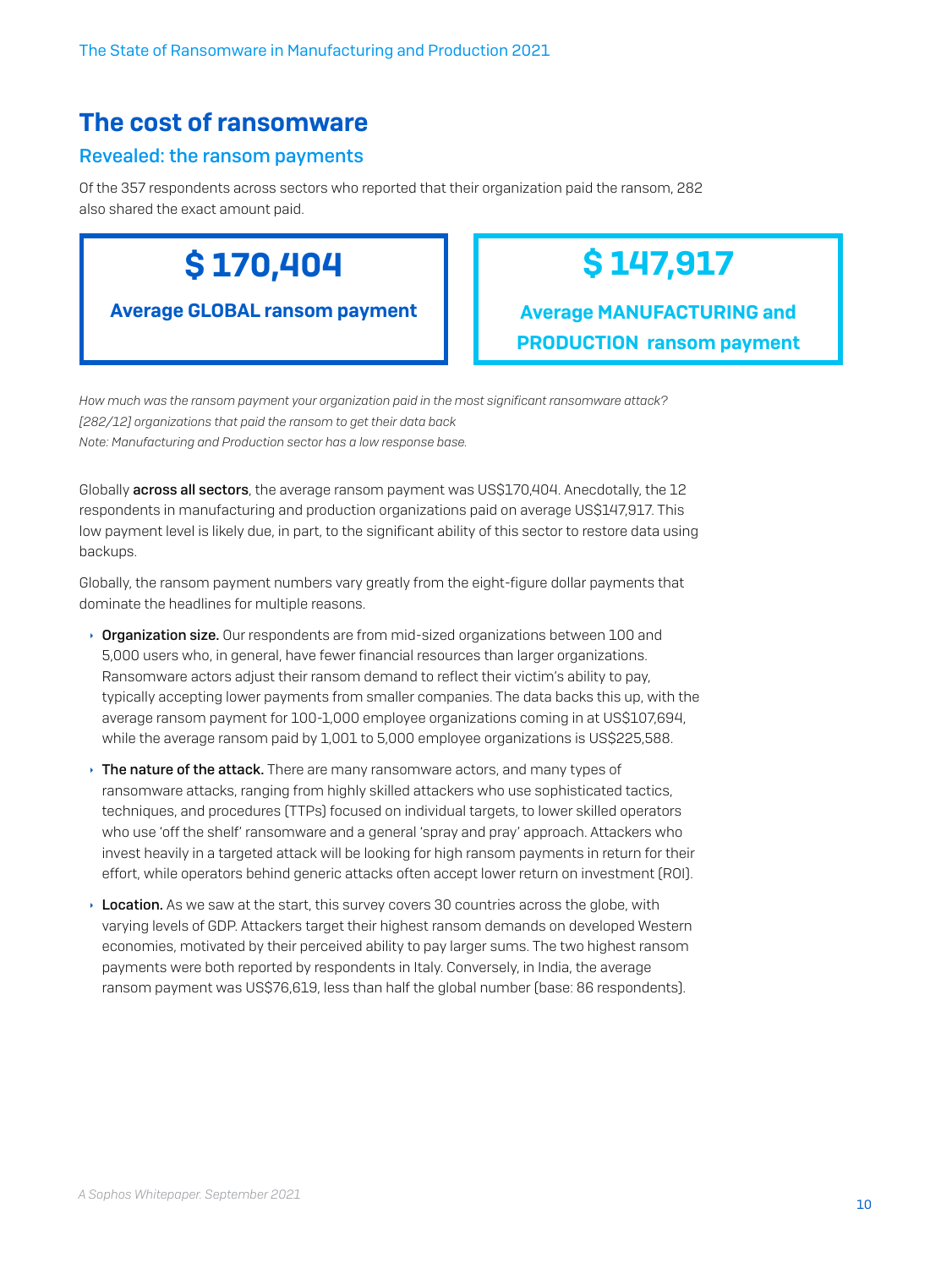#### Ransomware recovery cost in manufacturing and production

The ransom is just a small part of the overall cost of recovering from a ransomware attack. Victims face a wide range of additional expenses, including the cost to rebuild and secure their IT systems, PR, and forensic analysis.



*Average approximate cost to organizations to rectify the impacts of the most recent ransomware attack (considering downtime, people time, device cost, network cost, lost opportunity, ransom paid etc.) [base numbers in chart] respondents whose organization had been hit by ransomware in the last year, split by sector, Millions of US\$*

The survey revealed that the manufacturing and production sector experiences a below-average ransomware remediation cost of US\$ 1.52 million (considering downtime, hours lost, device cost, network cost, lost opportunity, ransom paid, legal and regulatory fines, and so on), which is considerably lower than the global average of US\$ 1.85 million. This is likely because of this sector's higher ability to retrieve encrypted data using backups while not relying on ransom payments to get their data back.

While below average, the cost of ransomware is still very considerable for this sector, and likely driven by several factors. In addition to the cost of loss of business due to reputational damage, the cost of being unable to run production when impacted by a ransomware attack can be huge. Often manufacturers form part of a supply chain alongside other manufacturing and production organizations. Disruption to their operations can severely impact the production of other parts of the chain, resulting in large scale business losses. This puts huge pressure on manufacturing and production organizations to get up and running again as quickly as possible, whatever the cost.

Additionally, manufacturing and production organizations must adhere to myriad industry and government regulations including SOCs and GDPR that have huge penalties for non-compliance. Punitive fines for data breaches incurred as part of a ransomware attack add to the overall recovery costs.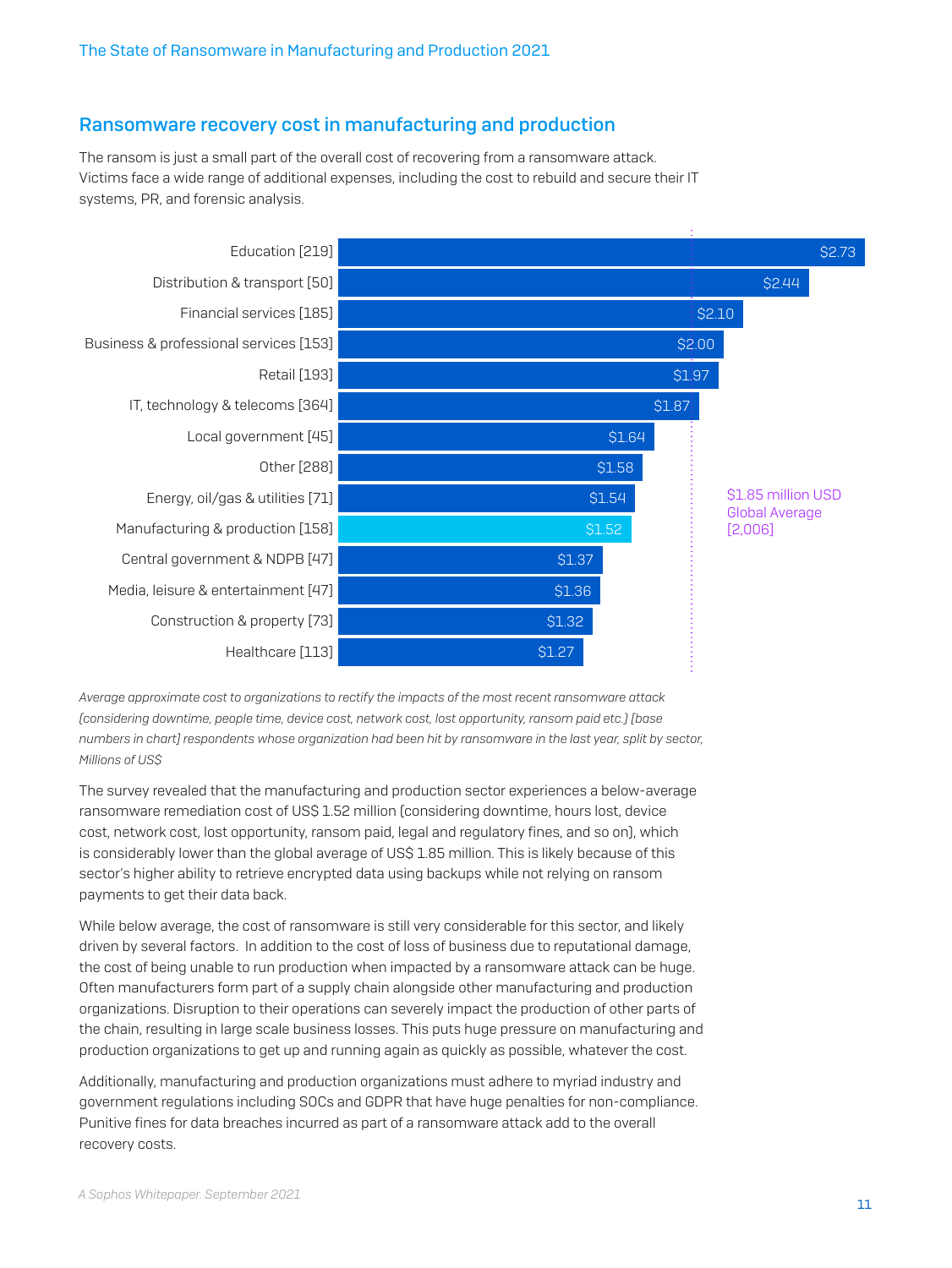# Ransomware is just a part of the cybersecurity challenge

Ransomware is a major cybersecurity issue for manufacturing and production organizations, but not the only one. IT teams are juggling multiple cybersecurity demands, and their challenge has been exacerbated by the pandemic.

#### Cybersecurity workload increased in 2020

IT teams in the manufacturing and production sector were heavily impacted by the pandemic, with 73% experiencing an increase in cybersecurity workload over the course of 2020. This is also the sector that reported the least incidence of decrease in workload over the year.

#### How cybersecurity workload changed over the course of 2020



*Over the course of 2020, our cybersecurity workload has decreased/increased/stayed the same [base sizes in chart], split by sector.*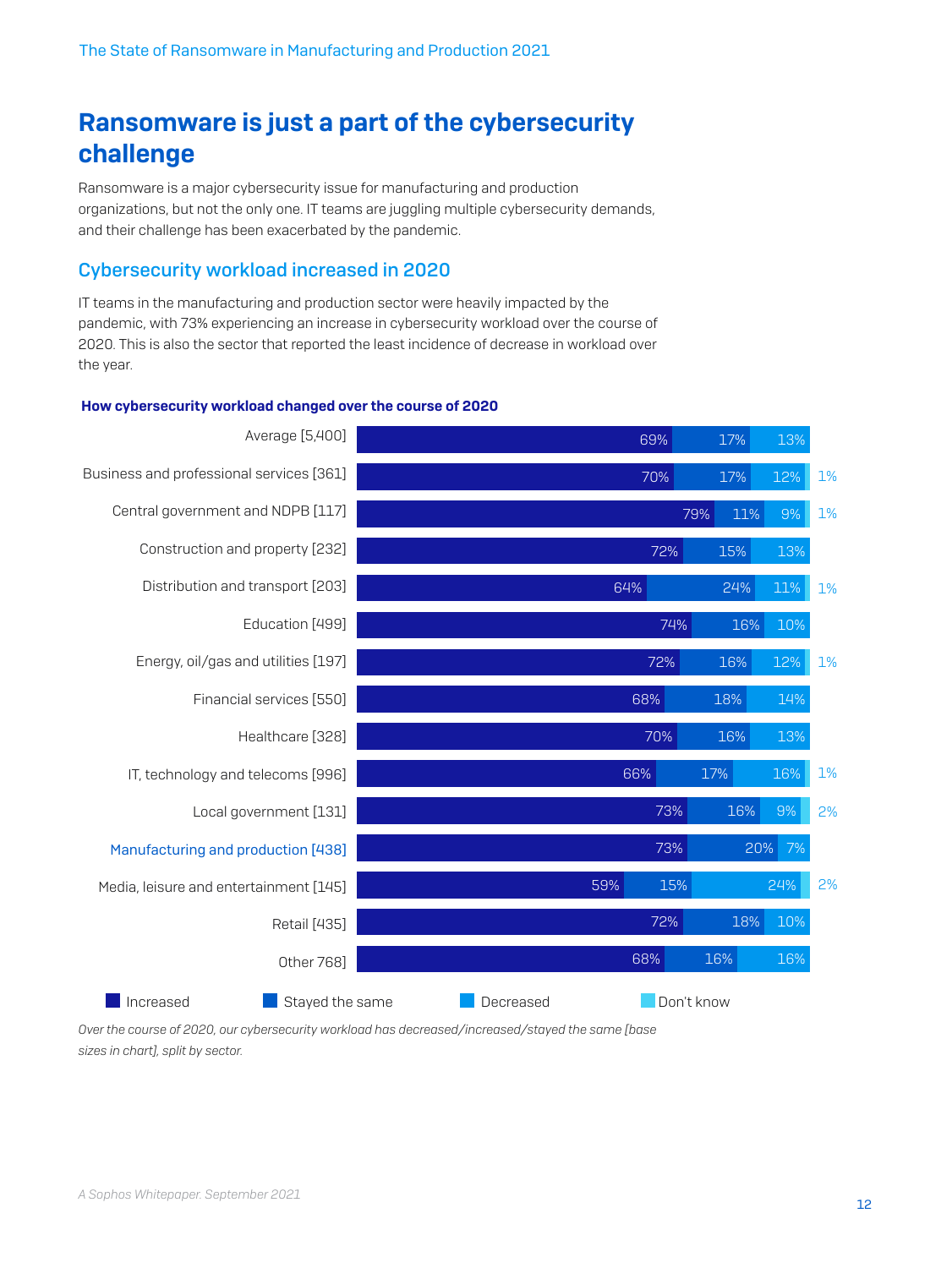As the world went into lockdown, this sector was forced to rapidly move to remote management of production facilities. They also needed to work with a highly-impacted supply chain, with shortages of goods regularly hitting the headlines in the first months of the pandemic. Their IT teams faced the challenge of supporting the maintenance of production output which has traditionally involved high levels of human hands-on involvement. The need to facilitate remote access into industrial facilities and secure remote solutions for employees working from home was likely a major factor behind the increased workload with IT teams. The heavy focus on securing new online platforms would have likely reduced IT teams' capacity to monitor for and respond to ransomware threats.

#### Increased workload slowed response times

One of the consequences of the increase in cybersecurity workload over 2020 was a slowdown in response time to IT cases. The manufacturing and production sector was considerably affected, with 61% respondents reporting that response time increased over last year. Again, this sector is least likely to report a decrease in response time to IT cases.

#### Changes in response time to IT cases over the course of 2020



*Over the course of 2020, our response time to IT cases has decreased/increased/stayed the same. [base sizes in chart], split by sector. N.B. Due to rounding, some totals are greater than 100%*

When an adversary is in your environment, it's imperative to stop them as early as possible. The longer they are allowed to explore your network and access your data, the greater the financial and operational impact of the attack. The slow-down in response time is therefore a cause for alarm.

<sup>13</sup> *A Sophos Whitepaper. September 2021*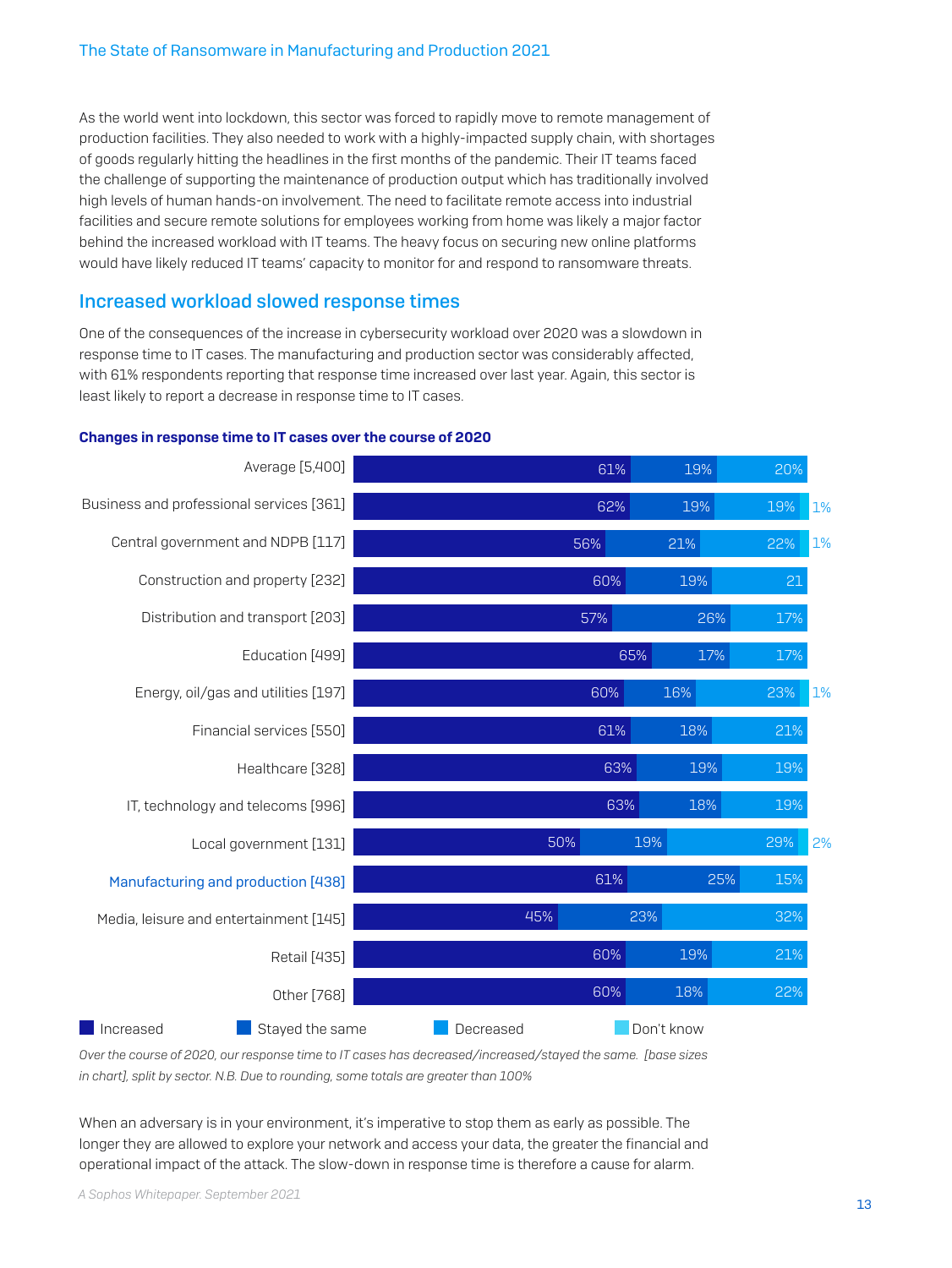#### Increased workload increased knowledge and skills

Every cloud has a silver lining. There is also a clear correlation between increase in cybersecurity workload and increased ability to develop cybersecurity knowledge and skills.

#### Increase in cybersecurity workload and increase in ability to develop cybersecurity knowledge and skills



Cybersecurity workload has increased Ability to further develop cybersecurity knowledge and skills has increased

*Over the course of 2020, our cybersecurity workload/our ability to further develop our cybersecurity knowledge and skills has increased [base sizes in chart], split by sector*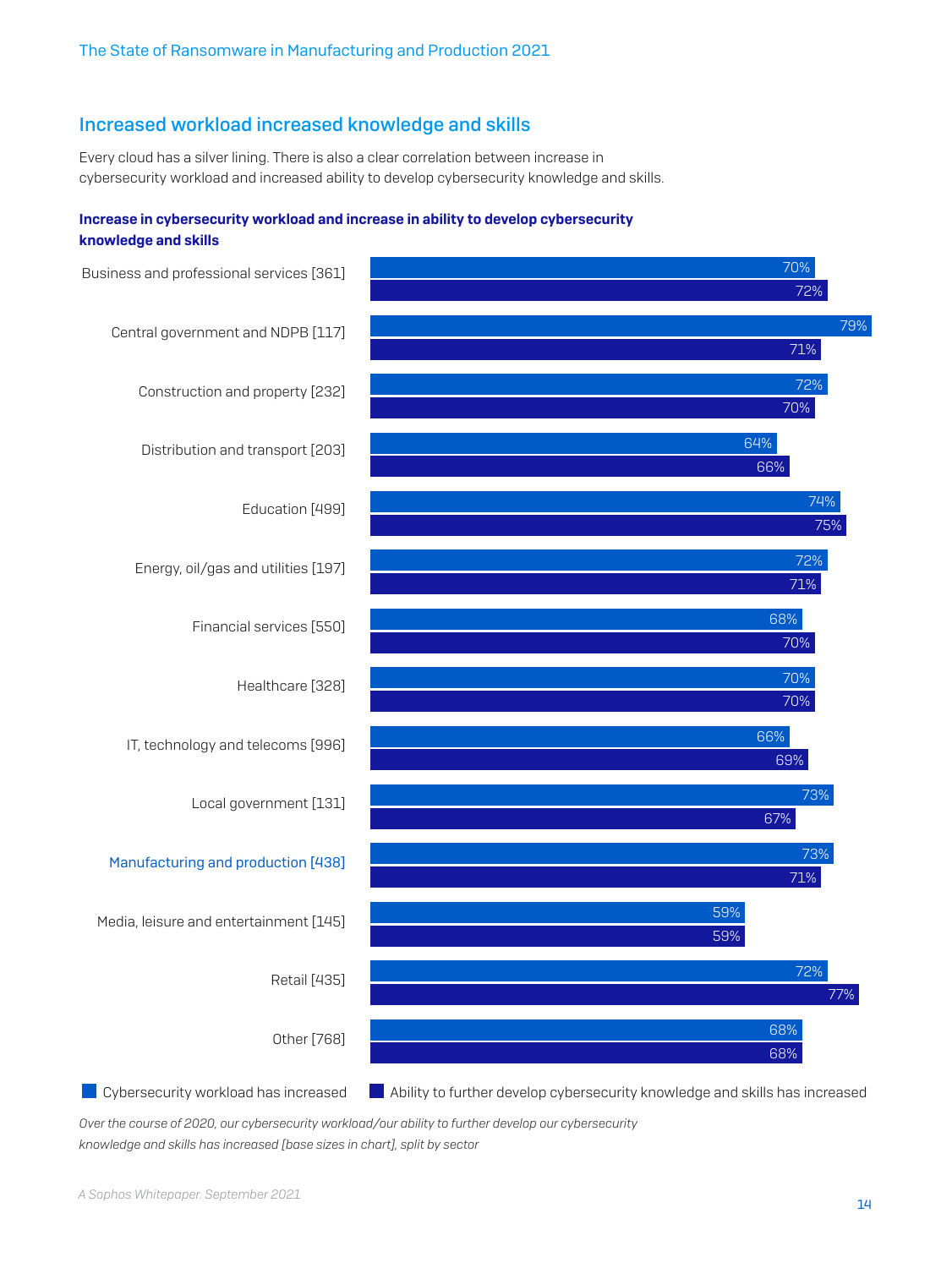71% of IT teams in manufacturing and production said their ability to develop cybersecurity knowledge and skills increased over the course of 2020.

While increased workload adds pressure, it also provides more opportunities to learn new things. It's likely that the unique circumstances of the pandemic required IT teams to deliver outputs they had never been asked for before.

#### Readiness to take on future challenges

81% of respondents in manufacturing and production agree that if they detect suspicious activities in their organization, they have the tools and knowledge they need to investigate fully – in line with the global average (82%). This is great news given the increased cybersecurity workload in this sector. Having the right tools and knowledge is key to being able to investigate and address cyberthreats.

#### Have the tools and knowledge to investigate suspicious activity



*If I detect suspicious activities in my organization, I have the tools and knowledge I need to investigate fully: Strongly agree, Agree. Omitting some answer options [base sizes in chart], split by sector*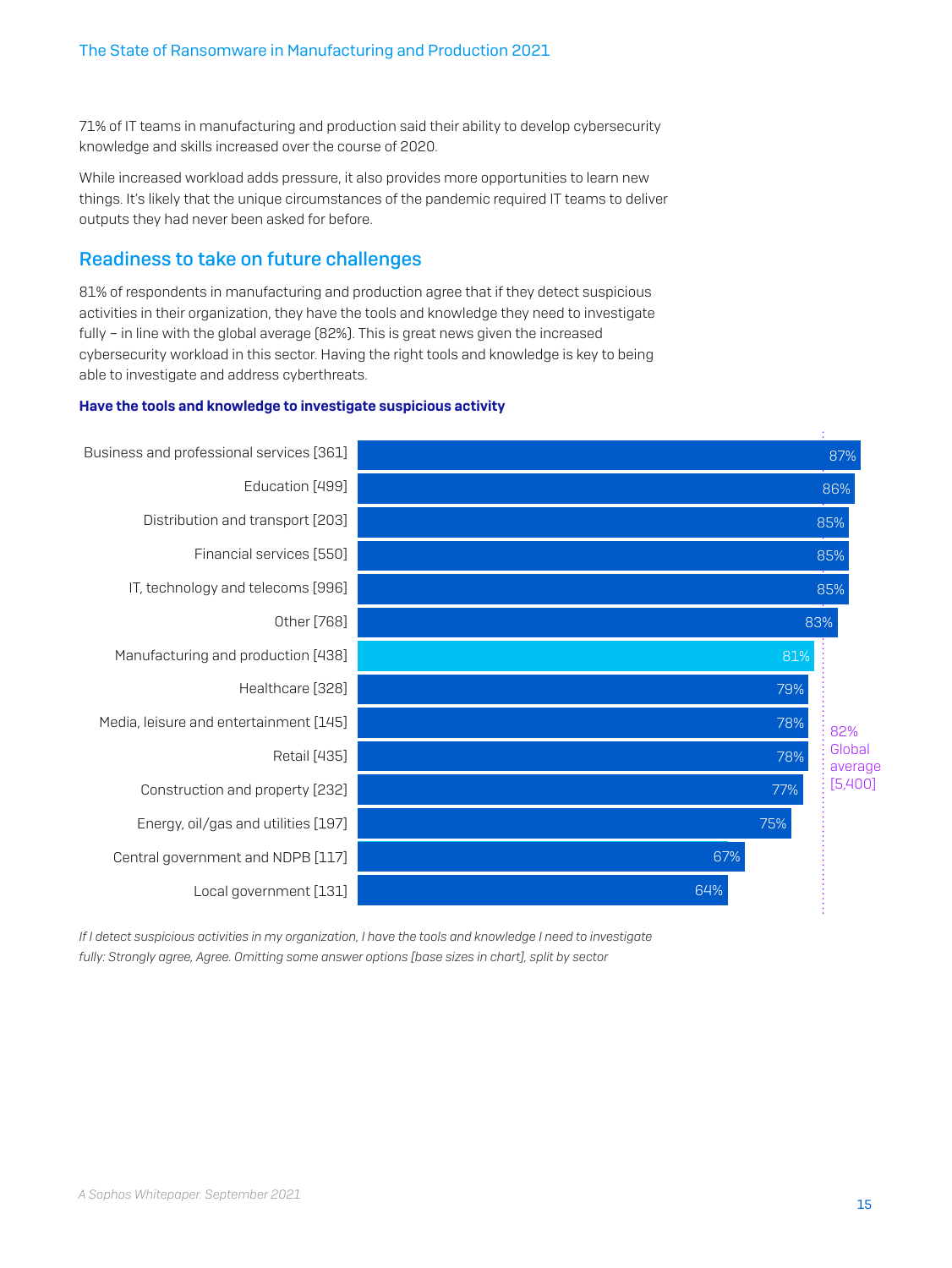# The future

#### Ransomware expectations in the future



 *[438] Manufacturing and production respondents who answered "No" to the question "In the last year, has your organization been hit by ransomware?"*

We saw earlier in this report that 64% of respondents in the manufacturing and production sector were not hit by ransomware last year. 49% expect to be hit by ransomware in the future. Conversely, 15% don't anticipate an attack.

#### Why manufacturing and production sector expects to be hit

Among the manufacturing and production organizations that weren't hit by ransomware but expect to be in the future, the most common reason (60%) is that ransomware attacks are growing more sophisticated and therefore increasingly hard to stop. While this is a high number, the fact that these organizations are aware of ransomware becoming ever more advanced is a good thing and may well be a contributing factor to being able to successfully block any potential ransomware attack last year.



Why do you expect your organization to be hit by ransomware in the future? [215 manufacturing and *production organizations that haven't been hit by ransomware in the last year but expect to be in the future, omitting some answer options]*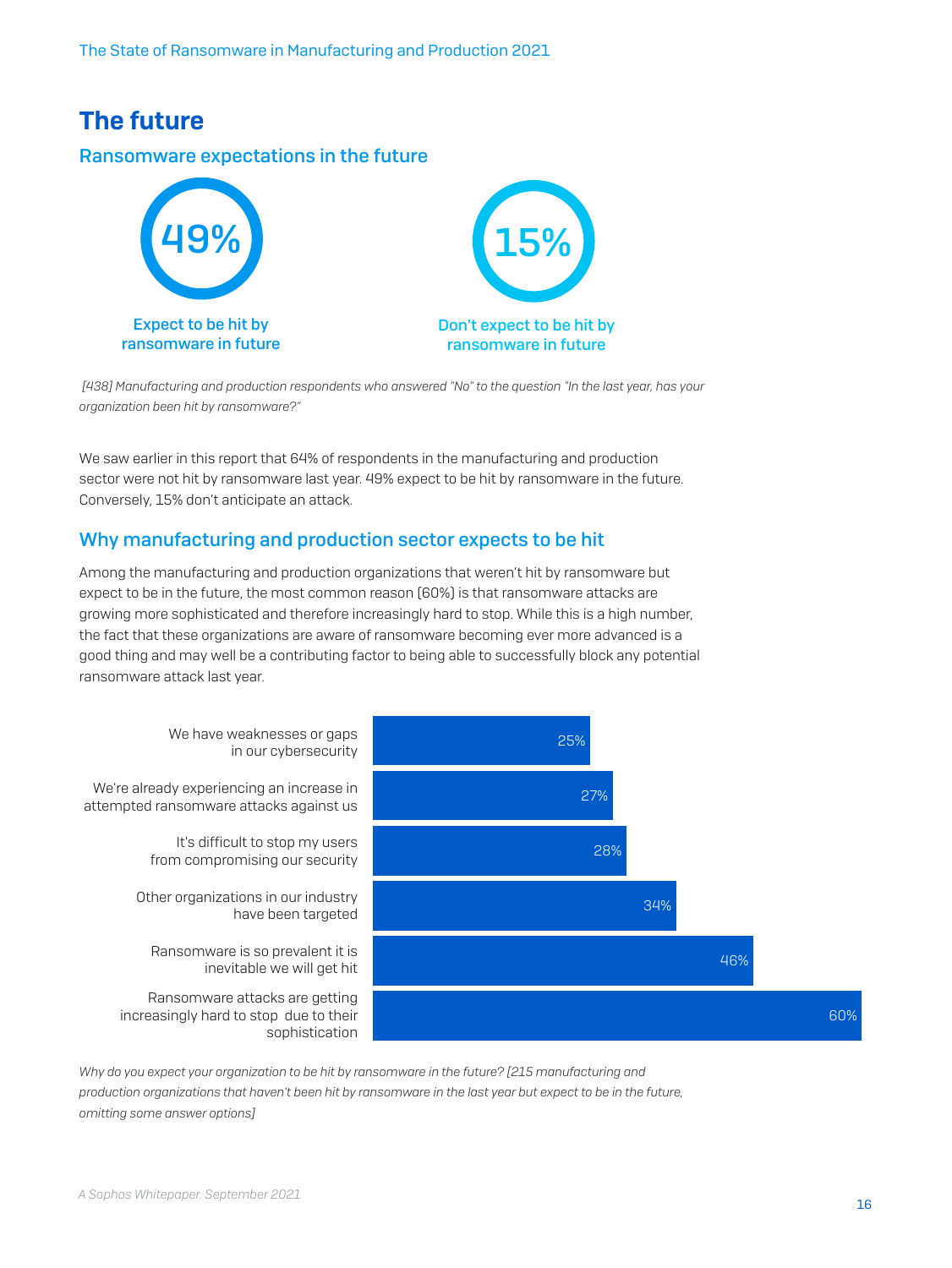In addition, 46% of respondents said ransomware is so prevalent it is inevitable they will get hit. 34% believed that other organizations in their industry have been targeted, increasing their probability to be hit.

28% of respondents see users compromising security as a major factor behind why they will likely be hit by ransomware in the future. It is encouraging to see that, in the face of sophisticated attackers, most IT teams are not taking the easy option of blaming their users.

Similarly, 25% of manufacturing and production respondents admit to having weaknesses or gaps in their cybersecurity. While it's clearly not a good thing to have security holes, recognizing that these issues exist is an important first step to enhancing your defenses.

#### Why manufacturing and production don't expect to be hit by ransomware

64 manufacturing and production respondents said their organization was not hit by ransomware in the last year and they don't expect to be hit in the future.

#### Why respondents do not expect to be hit by ransomware in the future



*Why do you not expect your organization to be hit by ransomware in the future? [64] manufacturing and production* establishments that haven't been hit by ransomware in the last year and do not expect to be in the future, omitting *some answer options*

The number one reason for this level of confidence is having trained IT staff who are able to stop attacks (56%), followed by the use of anti-ransomware technology (42%). While advanced and automated technologies are essential elements of an effective anti-ransomware defense, stopping hands-on attackers also requires human monitoring and intervention by skilled professionals. Whether in-house staff or outsourced pros, human experts are uniquely able to identify some of the telltale signs that ransomware attackers have you in their sights. We strongly recommend all organizations build up their human expertise in the face of the ongoing ransomware threat.

27% of manufacturing and production respondents who don't expect to be hit by ransomware work with a specialist cybersecurity company that runs a full Security Operations Center (SOC). It is encouraging to see that organizations are outsourcing cybersecurity expertise when needed, extending their protection.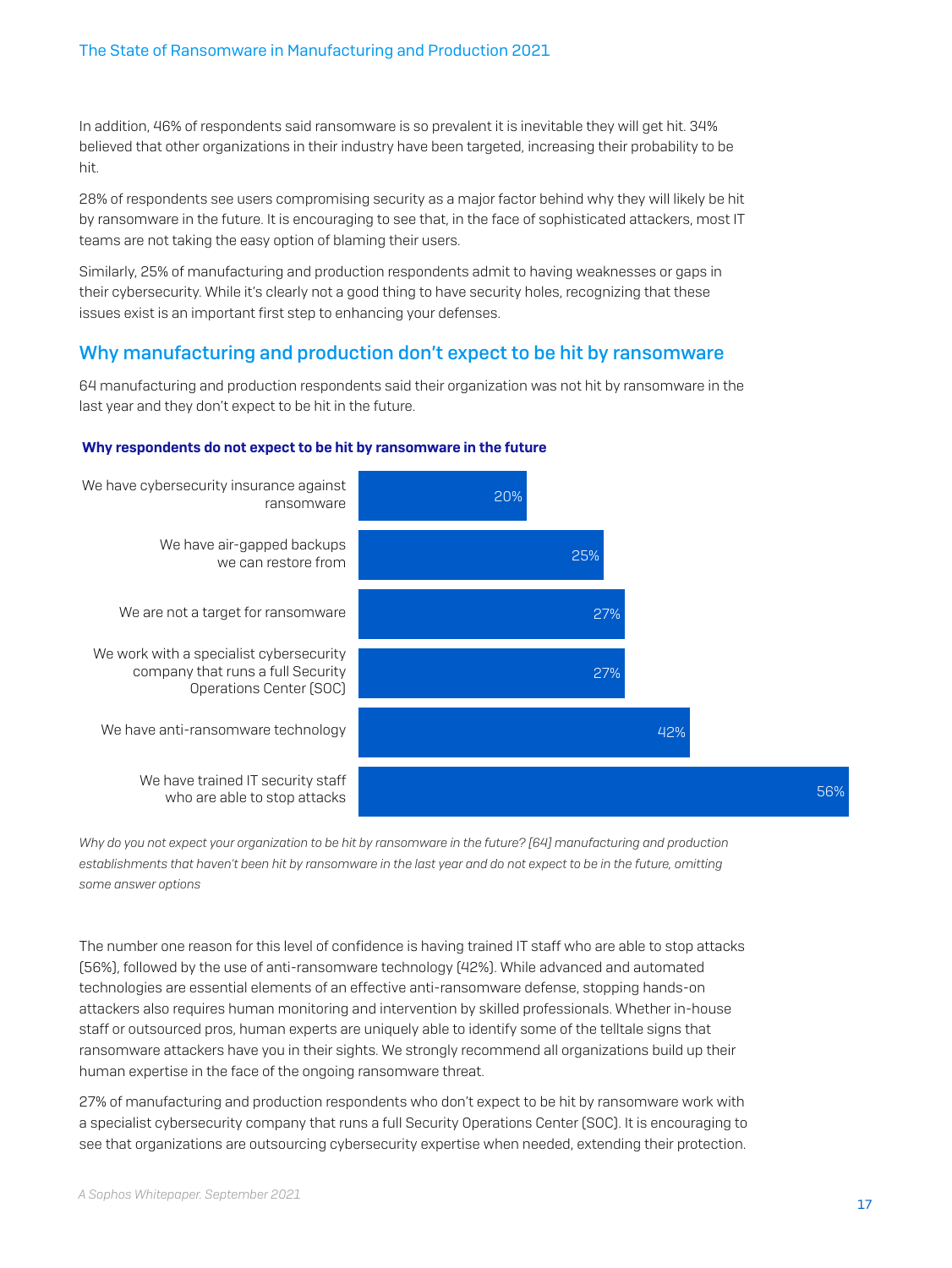It's not all good news. Some results are cause for concern:

- ▸ 38% of manufacturing and production respondents that don't expect to be hit are putting their faith in approaches that don't offer any protection from ransomware.
	- 20% cited cybersecurity insurance against ransomware. Insurance helps cover the cost of dealing with an attack, but doesn't stop the attack itself.
	- 25% cited 'air-gapped' backups while backups are valuable tools for restoring data post attack, they don't stop you getting hit.

N.B. Some respondents selected both the above options, with 38% selecting at least one of these two options.

 $\rightarrow$  27% believe that they are not a target of ransomware. Sadly, this is not true. No organization is safe.

#### Manufacturing and production organizations are well prepared

Responding to a critical cyberattack or incident can be incredibly stressful. While nothing can completely alleviate the stress of dealing with an attack, having an effective incident response plan in place is a surefire way to minimize the impact.

#### % have a plan to recover from a major malware incident





*Does your organization's Business Continuity Plan (BCP)/Disaster Recovery Plan (DRP) include plans to recover from a major malware incident? Yes, we have a full and detailed malware incident recovery plan and Yes, we have a partially developed malware incident recovery plan [base numbers in chart], omitting some answer options, split by sector*

It's therefore encouraging to discover that 89% of manufacturing and production organizations have a malware incident recovery plan, with just under half (49%) having a full and detailed plan and 41% having a partially developed plan. These statistics are aligned with the cross-sector average numbers (90%).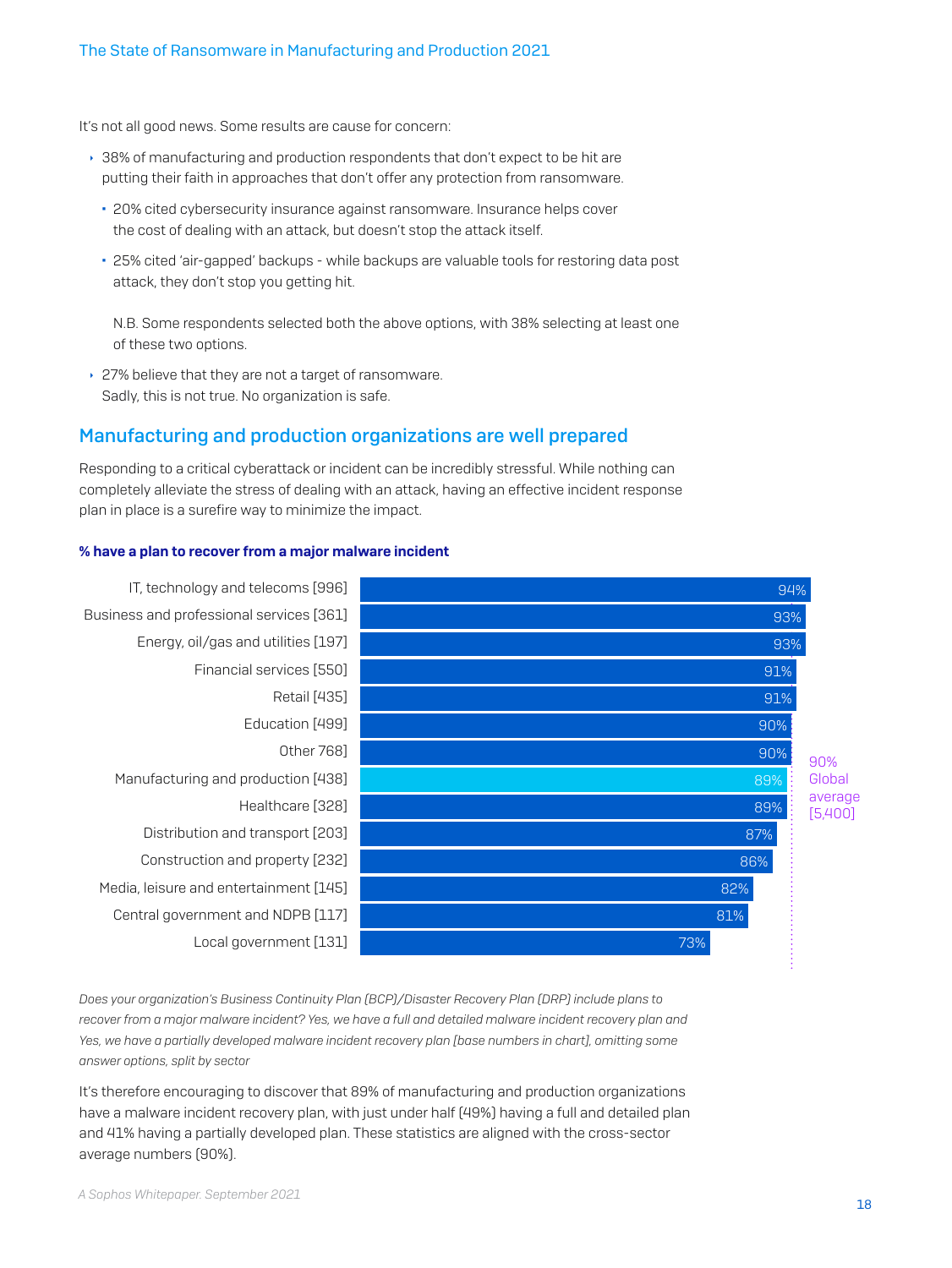# Recommendations

In light of the survey findings, Sophos experts recommend the following best practices for all organizations across all sectors:

1. Assume you will be hit. Ransomware remains highly prevalent. No sector, country, or organization size is immune from the risk. It's better to be prepared but not hit than the other way round.

2.Make backups. Backups are the number one method organizations used to get their data back after an attack. And as we've seen, even if you pay the ransom, you rarely get all your data back, so you'll need to rely on backups either way.

A simple memory aid for backups is "3-2-1." You should have at least three different copies (the one you are using now plus two or more spares), using at least two different backup systems (in case one should let you down), and with at least one copy stored offline and preferably offsite (where the crooks can't tamper with it during an attack).

3.Deploy layered protection. In the face of the considerable increase in extortion-based attacks, it is more important than ever to keep the adversaries out of your environment in the first place. Use layered protection to block attackers at as many points as possible across your environment.

4.Combine human experts and anti-ransomware technology. The key to stopping ransomware is defense in depth that combines dedicated anti-ransomware technology and human-led threat hunting. Technology gives you the scale and automation you need, while human experts are best able to detect the telltale tactics, techniques, and procedures that indicate when a skilled attacker is attempting to get into your environment. If you don't have the skills in-house, look to enlist the support of a specialist cybersecurity company. SOCs are now realistic options for organizations of all sizes.

5.Don't pay the ransom. We know this is easy to say, but it's far less easy to do when your organization has ground to a halt due to a ransomware attack. Independent of any ethical considerations, paying the ransom is an ineffective way to get your data back. If you do decide to pay, be sure to include in your cost/benefit analysis the expectation that the adversaries will restore, on average, only two-thirds of your files.

6.Have a malware recovery plan. The best way to stop a cyberattack from turning into a full breach is to prepare in advance. Organizations that fall victim to an attack often realize they could have avoided a lot of cost, pain, and disruption if they had an incident response plan in place.